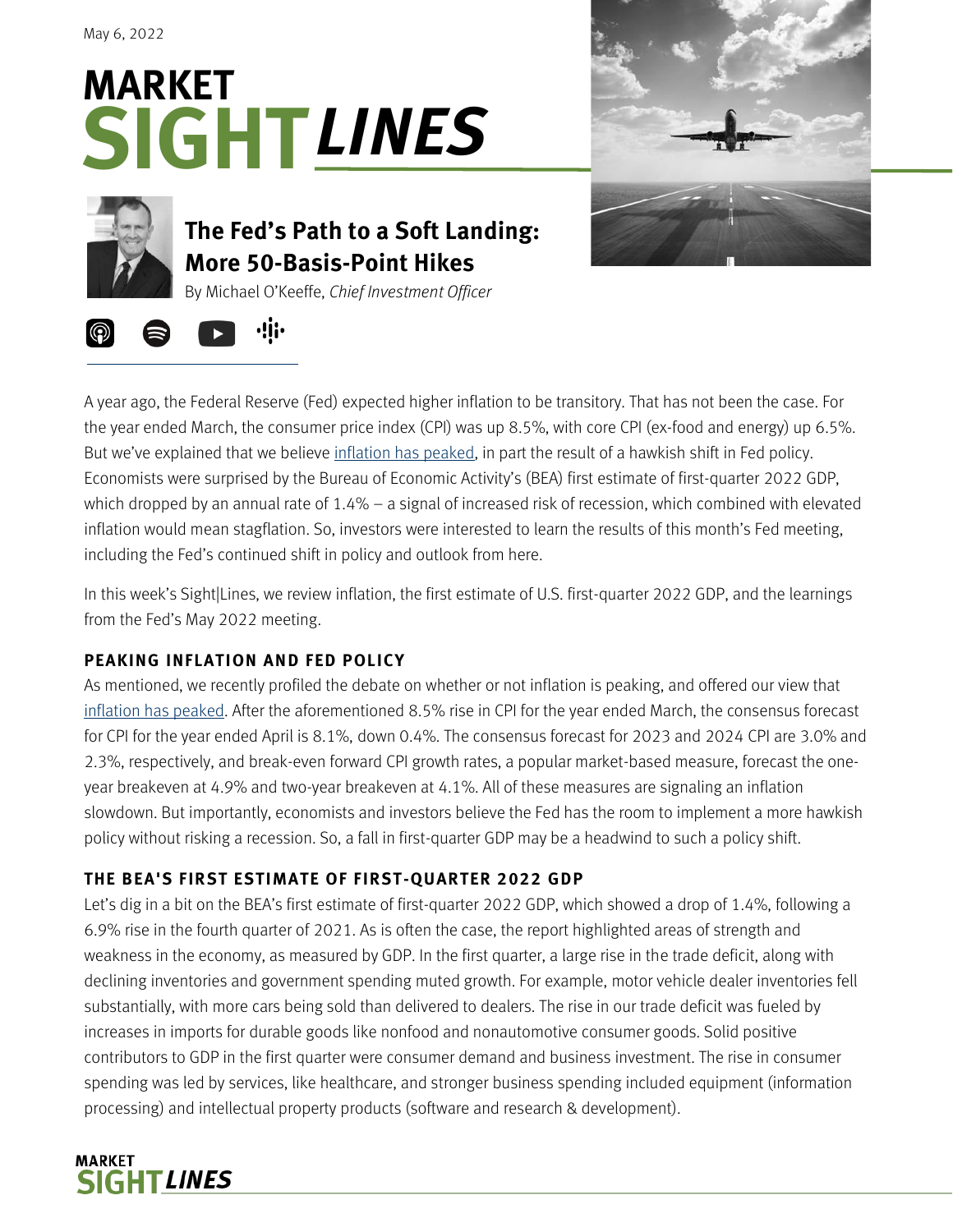#### **THE FED'S RECENT HAWKISHNESS CONTINUES**

On Wednesday morning, the futures markets were pricing in a 98% chance of a 0.5% increase in the federal funds rate, and the Fed did what was expected. In its statement, the Fed acknowledged that Russia's invasion of Ukraine is "creating additional upward pressure on inflation…" and that "COVID-related lockdowns in China are likely to exacerbate supply chain disruptions." As a result, "the Committee is highly attentive to inflation risks." Fed fund futures are pricing in 50-basis-point hikes at the next two meetings in June and July.

In his press conference, Chair Jerome Powell said that "inflation is much too high" and the Fed is "moving expeditiously to bring it down." And while he said that additional 50-basis-point hikes are "on the table" for the next few meetings, he provided some relief by acknowledging that 75-basis-point hikes aren't being considered. Powell expressed the view that there is a "good chance" for a "soft or softish" landing, meaning the economy will hold up through this rate hike cycle. He cited excess household savings, the strong labor market, and businesses being in good financial shape as supportive of a soft landing. In short, he said the economy is strong and well positioned to handle tighter monetary policy.

As we've discussed many times before, through the pandemic the Fed purchased securities to expand its balance sheet from \$4.16 trillion to \$8.96 trillion, another form of accommodative policy that increased the money supply and set the stage for higher inflation. In January, the Fed released it[s Principles for Reducing the Size of the](https://www.federalreserve.gov/newsevents/pressreleases/monetary20220126c.htm)  [Federal Reserve's Balance Sheet,](https://www.federalreserve.gov/newsevents/pressreleases/monetary20220126c.htm) saying it would "reduce...holdings over time in a predictable manner primarily by adjusting the amounts reinvested of principal payments received..." On Wednesday it released its Plans for [Reducing the Size of the Federal Reserve's Balance Sheet,](https://www.federalreserve.gov/newsevents/pressreleases/monetary20220504b.htm) which laid out details of its quantitative tightening (QT) plan. The Fed will not reinvest up to \$47.5 billion of maturities of Treasuries and mortgage-backed securities per month for three months, increasing those total caps to \$90 billion after three months. Some investors interpreted the capping of QT at half of the maximum (\$90 billion) for three months instead of a gradual step up as marginally more dovish.

Equity markets rallied during Powell's press conference, but erased these gains the following day, as several [uncertainties](https://www.stifel.com/Newsletters/AdGraphics/InSight/Sightlines/2022/SL042922.pdf) continue to weigh on investors.

#### **CONCLUSION**

We started the year releasing our [2022 Outlook](https://www.stifel.com/newsletters/adgraphics/insight/outlook/outlook.pdf) with a focus on balancing acts, including a discussion of the challenges the Fed would face this year. Now, with continued elevated inflation, a drop in GDP in the first quarter of 2022, and the threat of stagflation, the Fed's policy balancing act is even more challenging. We remain of the view that inflation has peaked and will recede later in the year and in 2023, a drop supported by the shift in Fed policy. While we acknowledge the increased risk of recession, we still see 2022 GDP growth as above trend, with a recession no sooner than the second half of 2023, and possibly later.

### **Michael P. O'Keeffe, CFA**

*Chief Investment Officer* [michael.okeeffe@stifel.com](mailto:michael.okeeffe@stifel.com)